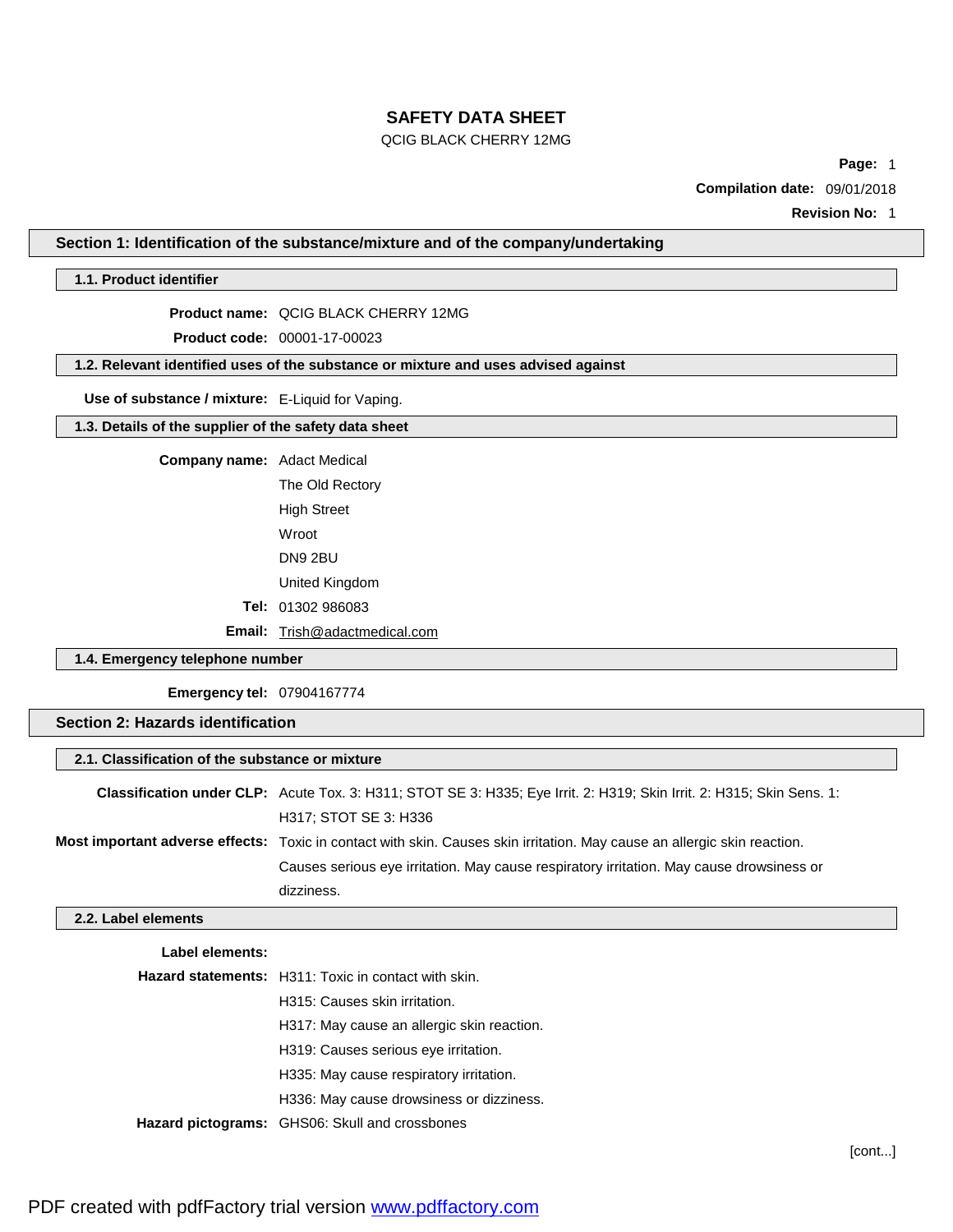QCIG BLACK CHERRY 12MG



| <b>Signal words: Danger</b> |                                                                                      |
|-----------------------------|--------------------------------------------------------------------------------------|
|                             | Precautionary statements: P102: Keep out of reach of children.                       |
|                             | P280: Wear protective gloves/protective clothing/eye protection/face protection.     |
|                             | P302+352: IF ON SKIN: Wash with plenty of water/soap and water.                      |
|                             | P304+340: IF INHALED: Remove person to fresh air and keep comfortable for breathing. |
|                             | P305+351+338: IF IN EYES: Rinse cautiously with water for several minutes. Remove    |
|                             | contact lenses, if present and easy to do. Continue rinsing.                         |
|                             | P361+364: Take off immediately all contaminated clothing and wash it before reuse.   |
|                             |                                                                                      |

**2.3. Other hazards**

PBT: This product is not identified as a PBT/vPvB substance.

### **Section 3: Composition/information on ingredients**

## **3.2. Mixtures**

### **Hazardous ingredients:**

**GLYCEROL** 

| <b>EINECS</b>  | <b>CAS</b>    | PBT / WEL                                                       | <b>CLP Classification</b>                                                                                               | Percent   |
|----------------|---------------|-----------------------------------------------------------------|-------------------------------------------------------------------------------------------------------------------------|-----------|
| 200-289-5      | $56 - 81 - 5$ |                                                                 | Skin Irrit. 2: H315; Eye Irrit. 2: H319;<br>STOT SE 3: H335; STOT SE 3: H336                                            | 50-70%    |
|                |               | PROPYLENE GLYCOL - REACH registered number(s): 01-2119456809-23 |                                                                                                                         |           |
| 200-338-0      | $57-55-6$     |                                                                 | Acute Tox. 4: H332; Skin Irrit. 2: H315;<br>Eye Irrit. 2: H319; Skin Sens. 1: H317;<br>STOT SE 3: H335; STOT SE 3: H336 | 10-30%    |
| <b>ETHANOL</b> |               |                                                                 |                                                                                                                         |           |
| 200-578-6      | 64-17-5       | Substance with a Community<br>workplace exposure limit.         | Flam. Liq. 2: H225                                                                                                      | $1 - 10%$ |

# NICOTINE (ISO)

| 200-193-3 | $54 - 11 - 5$ | Acute Tox. 1: H310; Acute Tox. 3: H301; | 10% |
|-----------|---------------|-----------------------------------------|-----|
|           |               | Aquatic Chronic 2: H411                 |     |

## **Section 4: First aid measures**

## **4.1. Description of first aid measures**

**Skin contact:** Remove all contaminated clothes and footwear immediately unless stuck to skin. Wash

immediately with plenty of soap and water.

**Eye contact:** Bathe the eye with running water for 15 minutes. Consult a doctor.

**Ingestion:** Wash out mouth with water. Consult a doctor.

**Page:** 2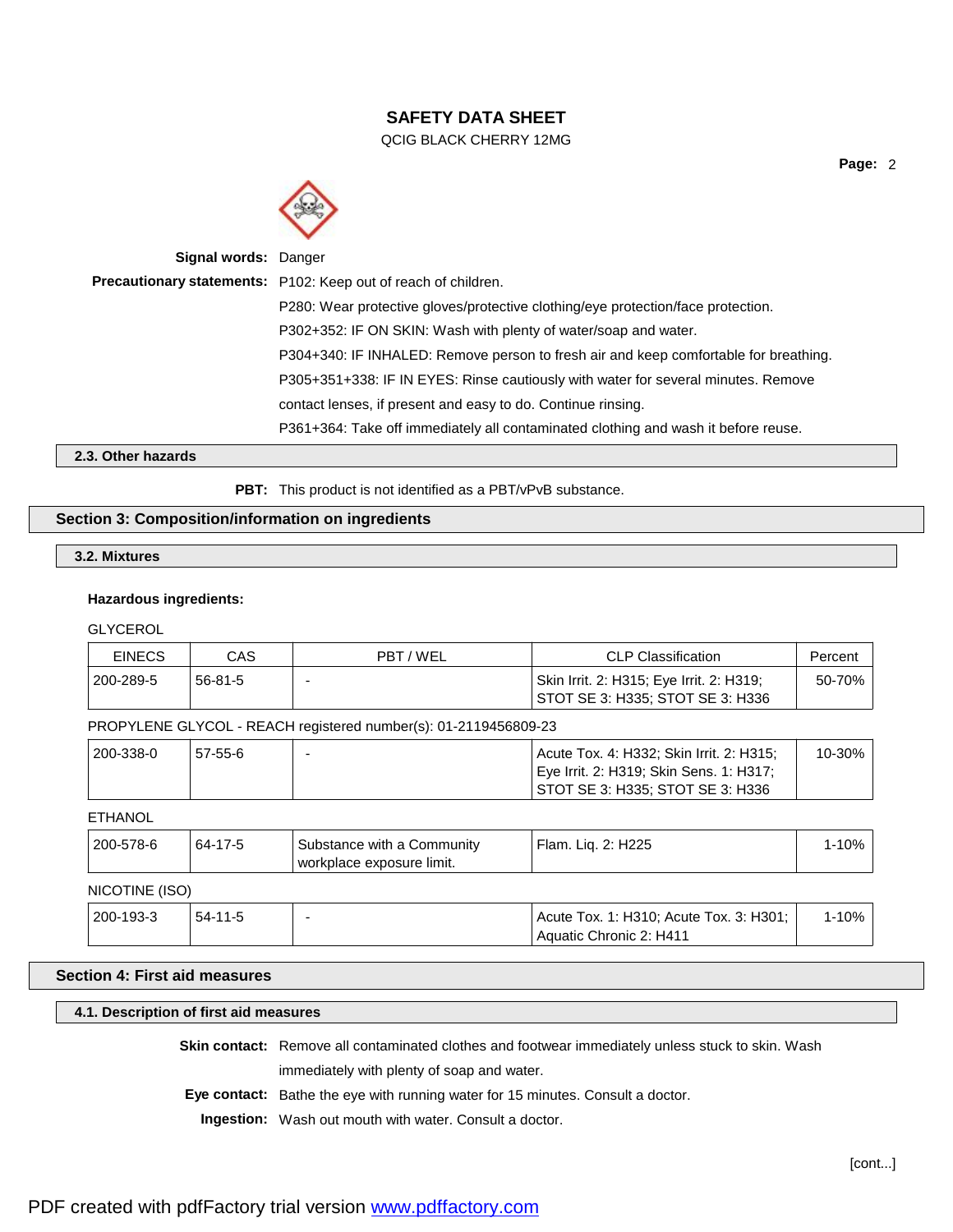#### QCIG BLACK CHERRY 12MG

**Inhalation:** Remove casualty from exposure ensuring one's own safety whilst doing so. Consult a doctor.

#### **4.2. Most important symptoms and effects, both acute and delayed**

**Skin contact:** There may be irritation and redness at the site of contact.

**Eye contact:** There may be irritation and redness. The eyes may water profusely.

**Ingestion:** There may be soreness and redness of the mouth and throat.

**Inhalation:** There may be irritation of the throat with a feeling of tightness in the chest. Exposure may cause coughing or wheezing.

**Delayed / immediate effects:** Immediate effects can be expected after short-term exposure.

#### **4.3. Indication of any immediate medical attention and special treatment needed**

**Immediate / special treatment:** Eye bathing equipment should be available on the premises.

#### **Section 5: Fire-fighting measures**

#### **5.1. Extinguishing media**

**Extinguishing media:** Suitable extinguishing media for the surrounding fire should be used. Use water spray

to cool containers.

#### **5.2. Special hazards arising from the substance or mixture**

**Exposure hazards:** In combustion emits toxic fumes.

#### **5.3. Advice for fire-fighters**

**Advice for fire-fighters:** Wear self-contained breathing apparatus. Wear protective clothing to prevent contact

with skin and eyes.

### **Section 6: Accidental release measures**

**6.1. Personal precautions, protective equipment and emergency procedures**

**Personal precautions:** Refer to section 8 of SDS for personal protection details. If outside do not approach from downwind. If outside keep bystanders upwind and away from danger point. Mark out the contaminated area with signs and prevent access to unauthorised personnel. Turn leaking containers leak-side up to prevent the escape of liquid.

#### **6.2. Environmental precautions**

**Environmental precautions:** Do not discharge into drains or rivers. Contain the spillage using bunding.

### **6.3. Methods and material for containment and cleaning up**

**Clean-up procedures:** Absorb into dry earth or sand. Transfer to a closable, labelled salvage container for disposal by an appropriate method.

**6.4. Reference to other sections**

**Reference to other sections:** Refer to section 8 of SDS.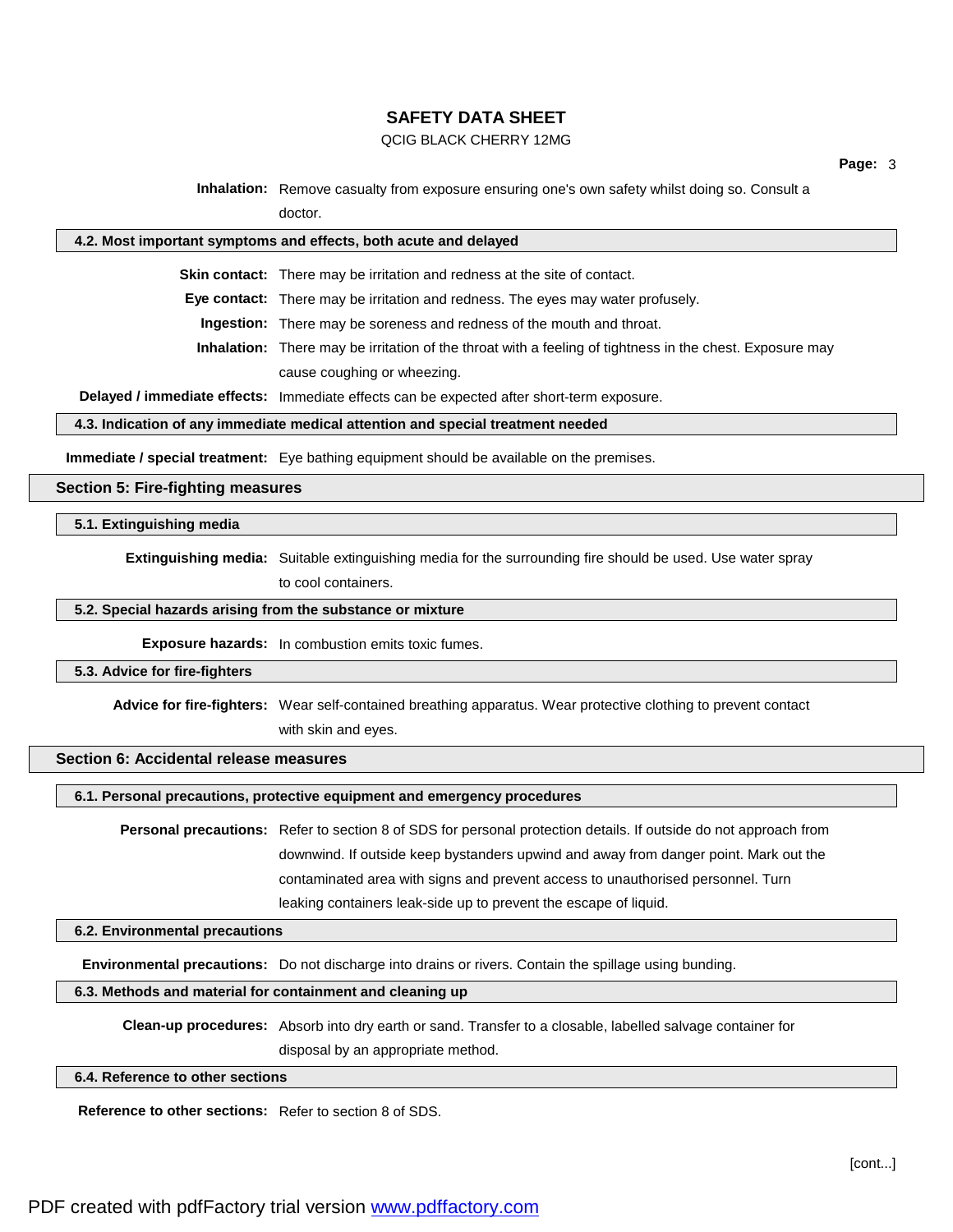### QCIG BLACK CHERRY 12MG

**Page:** 4

#### **Section 7: Handling and storage**

#### **7.1. Precautions for safe handling**

**Handling requirements:** Avoid direct contact with the substance. Ensure there is sufficient ventilation of the area.

Do not handle in a confined space. Avoid the formation or spread of mists in the air.

### **7.2. Conditions for safe storage, including any incompatibilities**

**Storage conditions:** Store in a cool, well ventilated area. Keep container tightly closed.

#### **7.3. Specific end use(s)**

**Specific end use(s):** No data available.

#### **Section 8: Exposure controls/personal protection**

**8.1. Control parameters**

#### **Hazardous ingredients:**

#### **ETHANOL**

| Workplace exposure limits: |                      |                      | Respirable dust |                          |
|----------------------------|----------------------|----------------------|-----------------|--------------------------|
| <b>State</b>               | 8 hour TWA           | 15 min. STEL         | 8 hour TWA      | 15 min. STEL             |
| UK                         | 1920 mg/m3           |                      |                 |                          |
| <b>NICOTINE (ISO)</b>      |                      |                      |                 |                          |
| UK                         | $0.5 \text{ mg/m}$ 3 | $1.5 \text{ mg/m}$ 3 | -               | $\overline{\phantom{a}}$ |

### **DNEL/PNEC Values**

**DNEL / PNEC** No data available.

**8.2. Exposure controls**

**Engineering measures:** Ensure there is sufficient ventilation of the area. **Respiratory protection:** Self-contained breathing apparatus must be available in case of emergency. **Hand protection:** Wear appropriate protective gloves to prevent skin exposure, as defined in EU Directive 89/686/EEC and the standard EN 374 derived from it. Gloves (Chemical and Liquid Resistant) **Eye protection:** Safety glasses. Ensure eye bath is to hand. **Skin protection:** Protective clothing.

**Section 9: Physical and chemical properties**

### **9.1. Information on basic physical and chemical properties**

**State:** Liquid **Colour:** Colourless **Odour:** Pleasant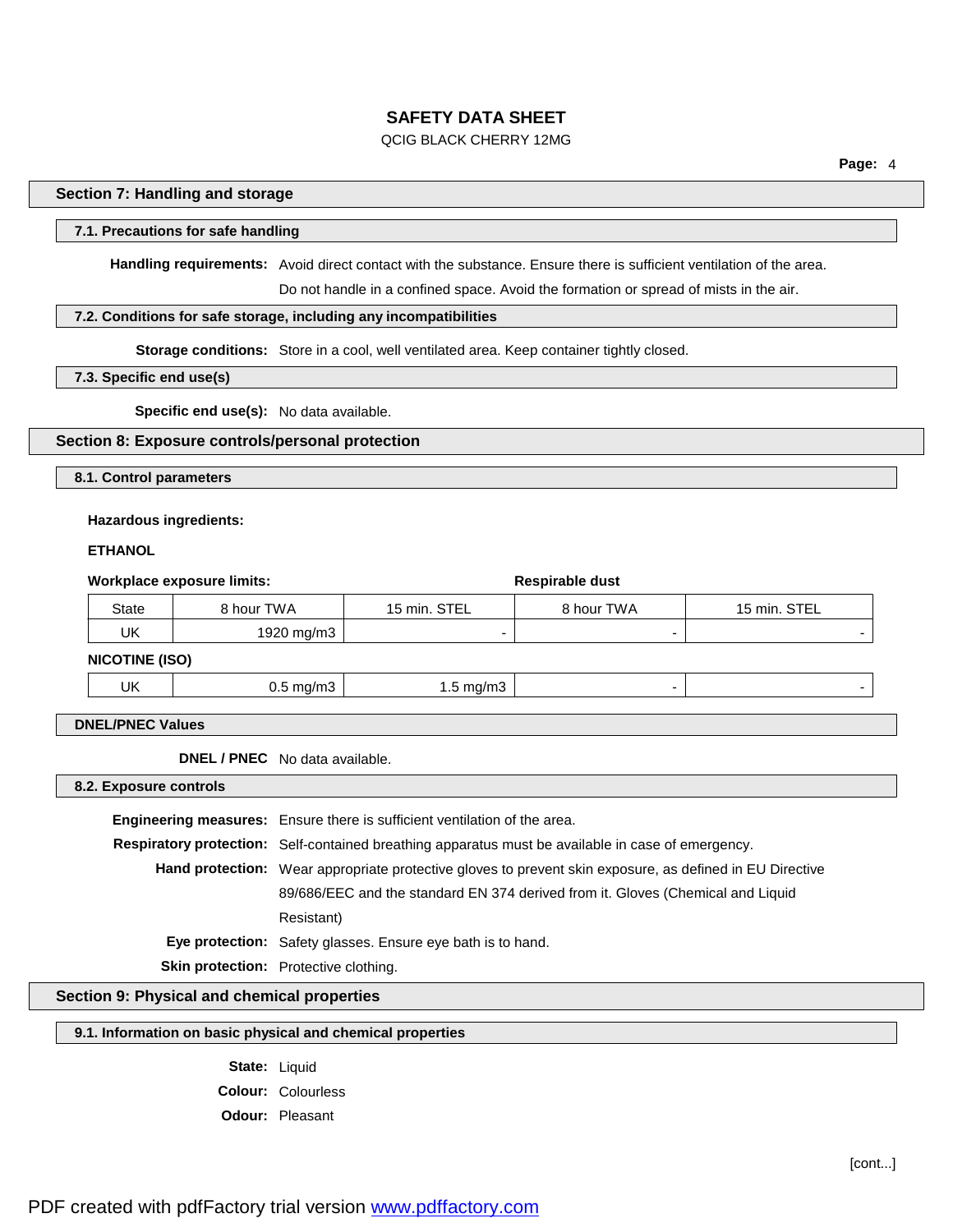#### QCIG BLACK CHERRY 12MG

| <b>Evaporation rate: Negligible</b>                  |                                         |                                                     |                               |
|------------------------------------------------------|-----------------------------------------|-----------------------------------------------------|-------------------------------|
|                                                      | <b>Oxidising: Not applicable.</b>       |                                                     |                               |
| <b>Solubility in water:</b> Slightly soluble         |                                         |                                                     |                               |
|                                                      | Also soluble in: Most organic solvents. |                                                     |                               |
| <b>Viscosity: Viscous</b>                            |                                         |                                                     |                               |
| <b>Boiling point/range C:</b> Not applicable.        |                                         | Melting point/range°C: Not applicable.              |                               |
| <b>Flammability limits %: lower:</b> Not applicable. |                                         |                                                     | <b>upper:</b> Not applicable. |
| <b>Flash point C:</b> Not applicable.                |                                         | <b>Part.coeff. n-octanol/water:</b> Not applicable. |                               |
| Autoflammability°C: Not applicable.                  |                                         | Vapour pressure: Not applicable.                    |                               |
| <b>Relative density:</b> Not applicable.             |                                         |                                                     | <b>pH:</b> Not applicable.    |
|                                                      | VOC g/I: Not applicable.                |                                                     |                               |

**9.2. Other information**

**Other information:** No data available.

### **Section 10: Stability and reactivity**

**10.1. Reactivity**

**Reactivity:** Stable under recommended transport or storage conditions.

#### **10.2. Chemical stability**

**Chemical stability:** Stable under normal conditions.

## **10.3. Possibility of hazardous reactions**

**Hazardous reactions:** Hazardous reactions will not occur under normal transport or storage conditions.

Decomposition may occur on exposure to conditions or materials listed below.

**10.4. Conditions to avoid**

**Conditions to avoid:** Heat.

**10.5. Incompatible materials**

**Materials to avoid:** Strong oxidising agents. Strong acids.

**10.6. Hazardous decomposition products**

**Haz. decomp. products:** In combustion emits toxic fumes.

#### **Section 11: Toxicological information**

**11.1. Information on toxicological effects**

**Hazardous ingredients:**

PDF created with pdfFactory trial version [www.pdffactory.com](http://www.pdffactory.com)

**Page:** 5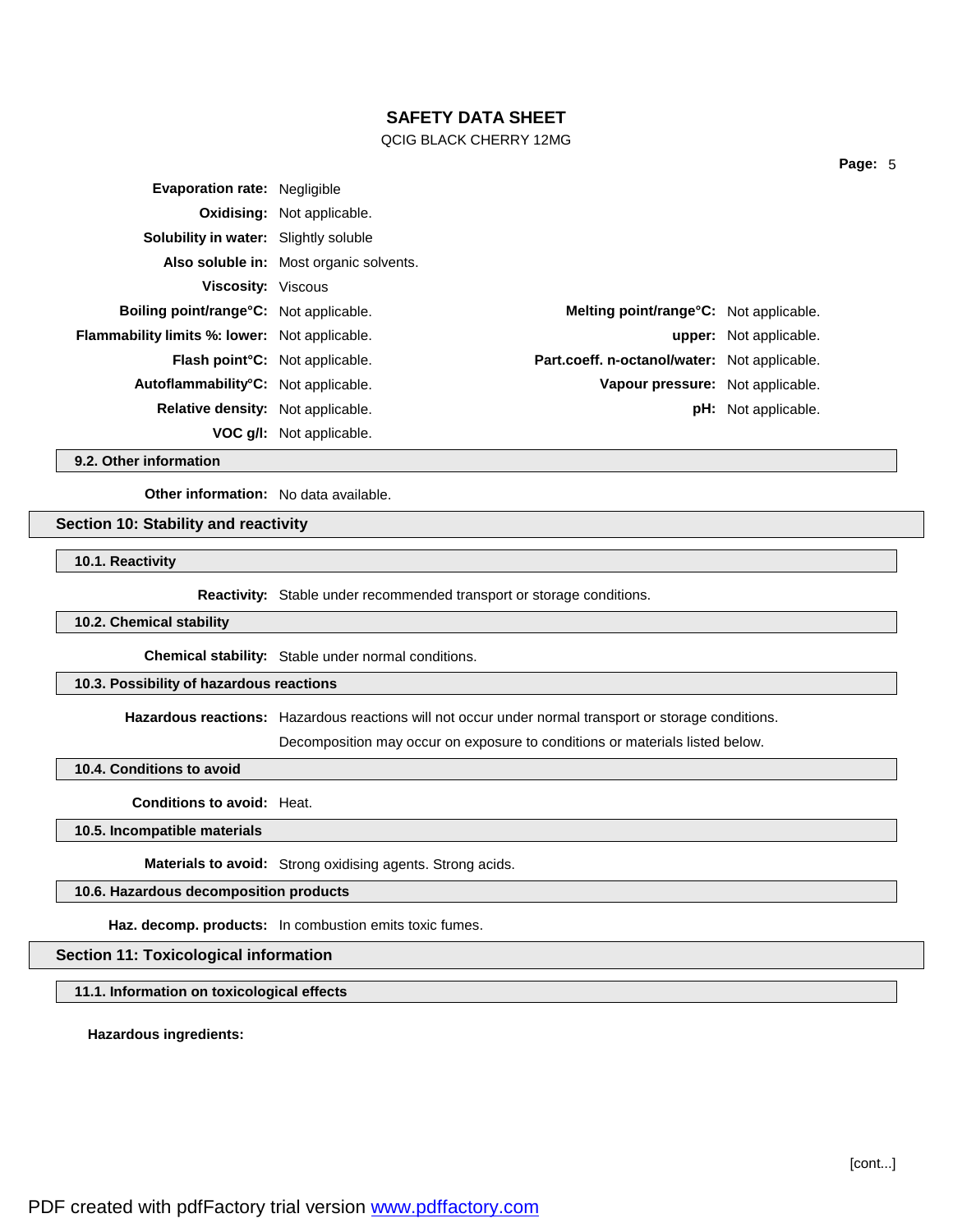### QCIG BLACK CHERRY 12MG

**Page:** 6

### **PROPYLENE GLYCOL**

| <b>IVN</b> | <b>RAT</b> | LD50 | 6423 | mg/kg |
|------------|------------|------|------|-------|
| ORL        | <b>MUS</b> | LD50 | 22   | gm/kg |
| ORL        | RAT        | LD50 | 20   | gm/kg |

### **ETHANOL**

| <b>IVN</b> | RAT        | LD50 | 1440 | mg/kg         |
|------------|------------|------|------|---------------|
| ORL        | <b>MUS</b> | LD50 | 3450 | $\vert$ mg/kg |
| ORL        | RAT        | LD50 | 7060 | mg/kg         |

### **NICOTINE (ISO)**

| ORL        | <b>MUS</b> | LD50 | 260 | µg/kg |
|------------|------------|------|-----|-------|
| ORL        | <b>RAT</b> | LD50 | 50  | mg/kg |
| <b>SKN</b> | <b>RAT</b> | LD50 | 140 | mg/kg |

#### **Relevant hazards for product:**

| Hazard                         | Route      | Basis                 |
|--------------------------------|------------|-----------------------|
| Acute toxicity (ac. tox. 3)    | <b>DRM</b> | Hazardous: calculated |
| Skin corrosion/irritation      | <b>DRM</b> | Hazardous: calculated |
| Serious eye damage/irritation  | OPT        | Hazardous: calculated |
| Respiratory/skin sensitisation | <b>DRM</b> | Hazardous: calculated |
| STOT-single exposure           | <b>INH</b> | Hazardous: calculated |

#### **Symptoms / routes of exposure**

**Skin contact:** There may be irritation and redness at the site of contact.

**Eye contact:** There may be irritation and redness. The eyes may water profusely.

**Ingestion:** There may be soreness and redness of the mouth and throat.

**Inhalation:** There may be irritation of the throat with a feeling of tightness in the chest. Exposure may cause coughing or wheezing.

**Delayed / immediate effects:** Immediate effects can be expected after short-term exposure.

### **Section 12: Ecological information**

**12.1. Toxicity**

**Ecotoxicity values:** No data available.

**12.2. Persistence and degradability**

**Persistence and degradability:** Biodegradable.

### **12.3. Bioaccumulative potential**

**Bioaccumulative potential:** No bioaccumulation potential.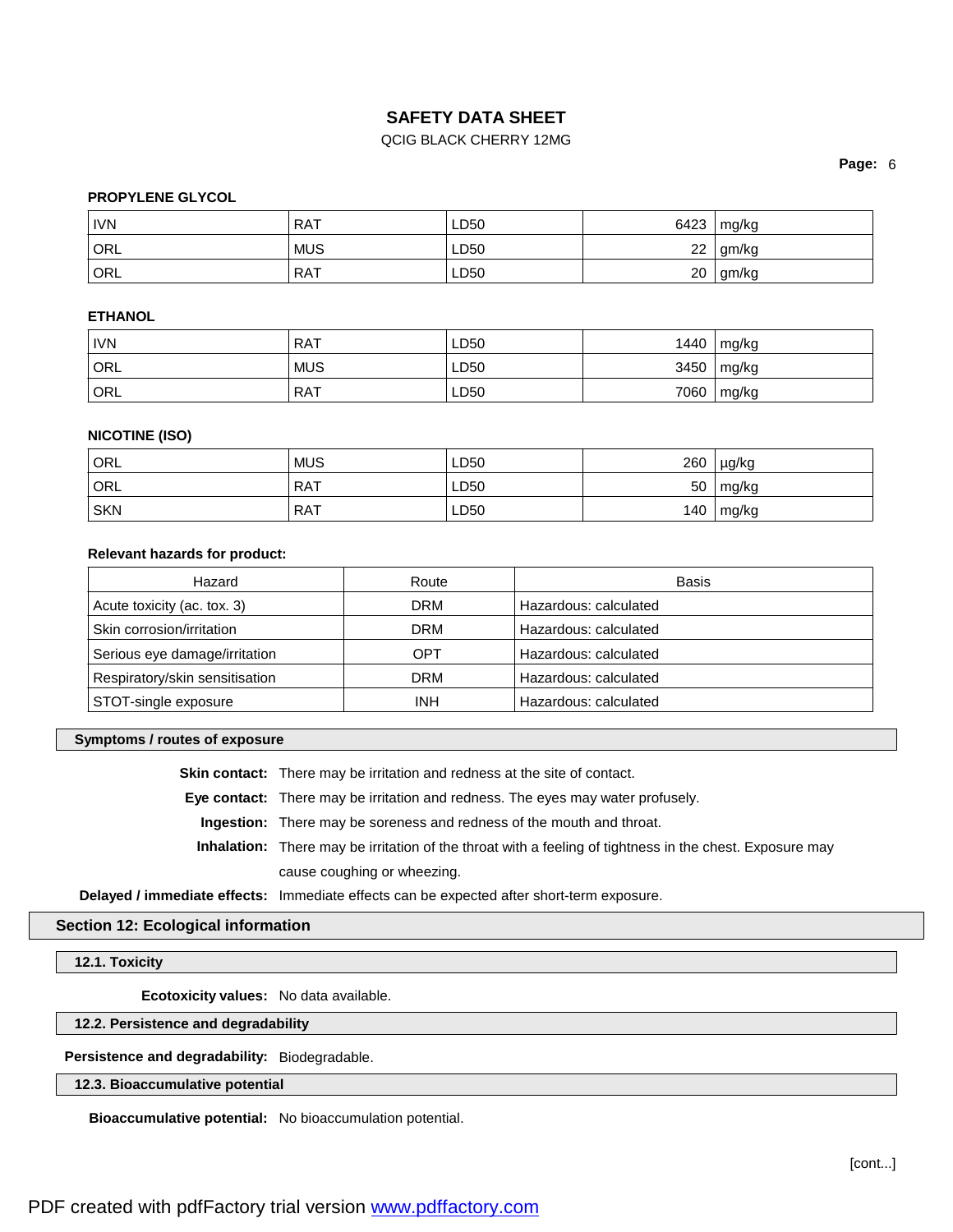### QCIG BLACK CHERRY 12MG

#### **12.4. Mobility in soil**

**Mobility:** Readily absorbed into soil.

### **12.5. Results of PBT and vPvB assessment**

**PBT identification:** This product is not identified as a PBT/vPvB substance.

#### **12.6. Other adverse effects**

**Other adverse effects:** Negligible ecotoxicity.

#### **Section 13: Disposal considerations**

**13.1. Waste treatment methods**

**Disposal operations:** Transfer to a suitable container and arrange for collection by specialised disposal

company.

**NB:** The user's attention is drawn to the possible existence of regional or national regulations regarding disposal.

#### **Section 14: Transport information**

**14.1. UN number**

**UN number:** UN3144

**14.2. UN proper shipping name**

**Shipping name:** NICOTINE PREPARATION, LIQUID, N.O.S.

**14.3. Transport hazard class(es)**

**Transport class:** 6.1

**14.4. Packing group**

**Packing group:** III

**14.5. Environmental hazards**

**Environmentally hazardous:** No **Marine Marine Marine** pollutant: No **Marine Marine** pollutant: No

**14.6. Special precautions for user**

**Special precautions:** No special precautions.

**Tunnel code:** E

**Transport category:** 2

**Section 15: Regulatory information**

**15.1. Safety, health and environmental regulations/legislation specific for the substance or mixture**

**Specific regulations:** Not applicable.